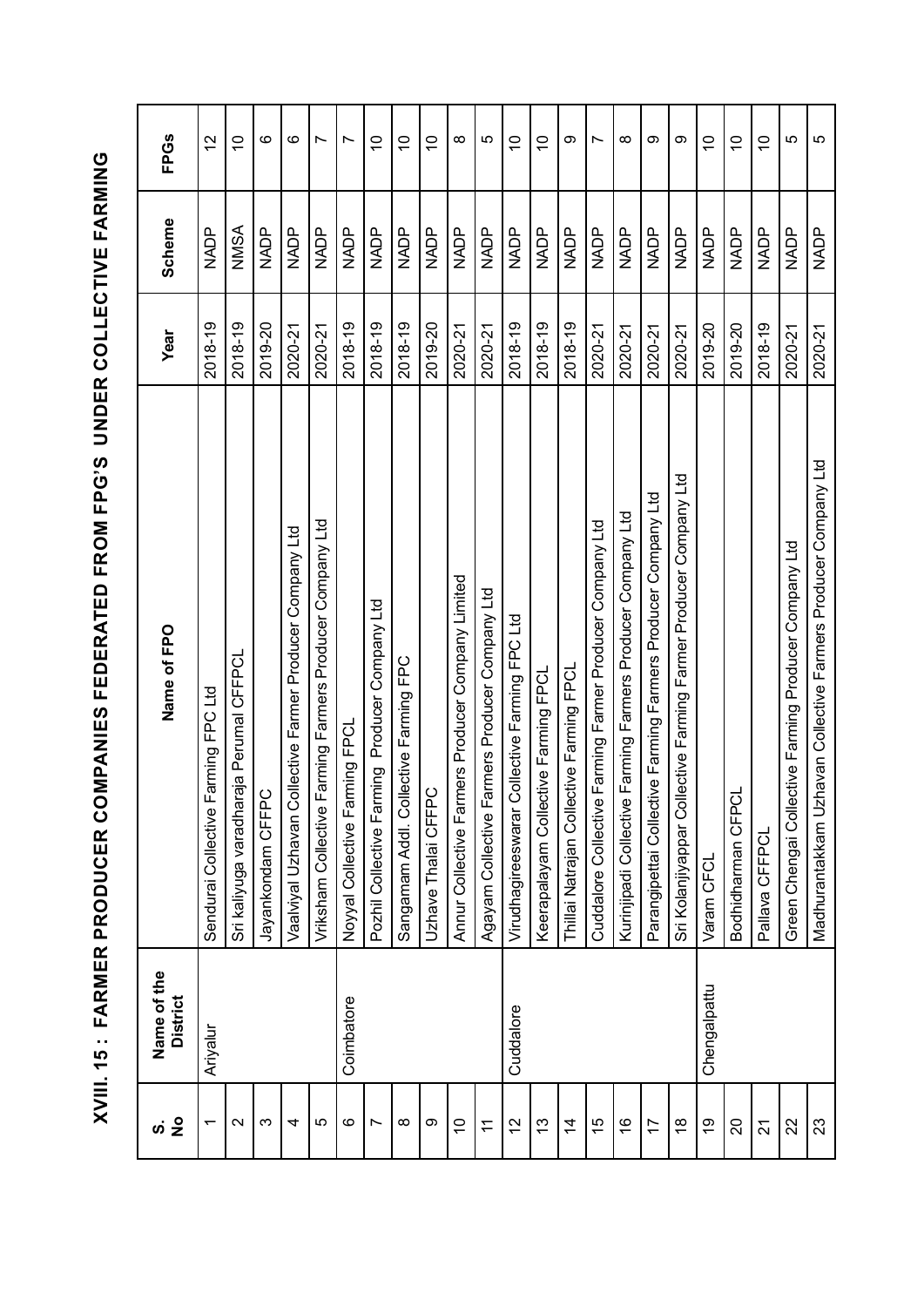| $\frac{1}{2}$<br>vj | Name of the<br><b>District</b> | Name of FPO                                                                     | Year    | Scheme      | <b>FPGs</b>    |
|---------------------|--------------------------------|---------------------------------------------------------------------------------|---------|-------------|----------------|
| 24                  | Dharmapuri                     | Adhiyaman CFFPCL                                                                | 2018-19 | NADP        | $\overline{0}$ |
| 25                  |                                | Nellikani CFFPC                                                                 | 2018-19 | NADP        | $\overline{C}$ |
| 88                  |                                | Aavai CFFPCI                                                                    | 2018-19 | <b>NADP</b> | $\overline{C}$ |
| 27                  |                                | <b>FFPCL</b><br>Subramaniya Siva C                                              | 2018-19 | <b>NADP</b> | $\overline{C}$ |
| $^{8}$              |                                | Palacode FPCI                                                                   | 2019-20 | NADP        | ∞              |
| 29                  |                                | Kurinji Collective Farming FPCL                                                 | 2019-20 | NMSA        | $\infty$       |
| వి                  |                                | e Farming Farmer Producer Company Ltd<br>Hogenakkal Collectiv                   | 2020-21 | <b>NADP</b> | LO             |
| 5                   |                                | Muthamizh Collective Farming Farmer Producer Company Ltd                        | 2020-21 | <b>NADP</b> | LO             |
| 32                  |                                | Theerthamalai Collective Farming Farmer Producer Company Ltd                    | 2020-21 | NMSA        | ဖ              |
| 33                  | Dindigul                       | FPC<br>Siru Malai Saaral CF                                                     | 2018-19 | <b>NADP</b> | $\overline{C}$ |
| 34                  |                                | Palani Murugan CFFPC                                                            | 2018-19 | <b>NADP</b> | $\overline{C}$ |
| 35                  |                                | Producers Company Ltd<br>VVG Collective Farm                                    | 2019-20 | <b>NADP</b> | Ľ              |
| 36                  |                                | egetables Collective Farming Producer Company Limited<br>Kodai Hill Garlic & Ve | 2020-21 | <b>NADP</b> | ဖ              |
| 57                  |                                | hatrapatti Collective Farming Producer Company Limited<br>Kulanthaivelapper Cl  | 2020-21 |             | LO             |
| 38                  |                                | Farming Farmers Producer Company Ltd<br>Vinayaga Collective                     | 2020-21 | NADP        | 5              |
| 39                  |                                | Karisal Collective Farm Producer Company Ltd                                    | 2020-21 | <b>NADP</b> | 5              |
| $\overline{a}$      | Erode                          | arming FPC<br>Yermunai Collctive F                                              | 2018-19 |             | $\overline{C}$ |
| $\vec{4}$           |                                | Navarathna CFFPC                                                                | 2018-19 | NADP<br>Z   | $\overline{C}$ |
| 42                  |                                | Modakurichi Collective Farm Producer Company Ltd                                | 2018-19 | <b>NADP</b> | $\overline{C}$ |
| $\frac{3}{4}$       |                                | pC<br>Amudha Surabi CFF                                                         | 2018-19 | <b>NADP</b> | $\overline{C}$ |
| $\frac{4}{3}$       |                                | Kanakagiri CFFPC                                                                | 2019-20 | <b>NADP</b> | $\tilde{=}$    |
| 45                  |                                | Udayamalar CFFPC                                                                | 2019-20 | <b>NADP</b> | Ľ              |
| $\frac{6}{4}$       |                                | Marutham CFFPC                                                                  | 2019-20 | <b>NADP</b> | $\tilde{c}$    |
| 47                  |                                | Farm Farmer Producer Company Limited<br>Kodumudi Collective                     | 2020-21 | NADP        | Ľ              |
| $\frac{8}{4}$       |                                | Bhavanisagar Collective Farming Farmer Producer Company Limited                 | 2020-21 | <b>NADP</b> | 5              |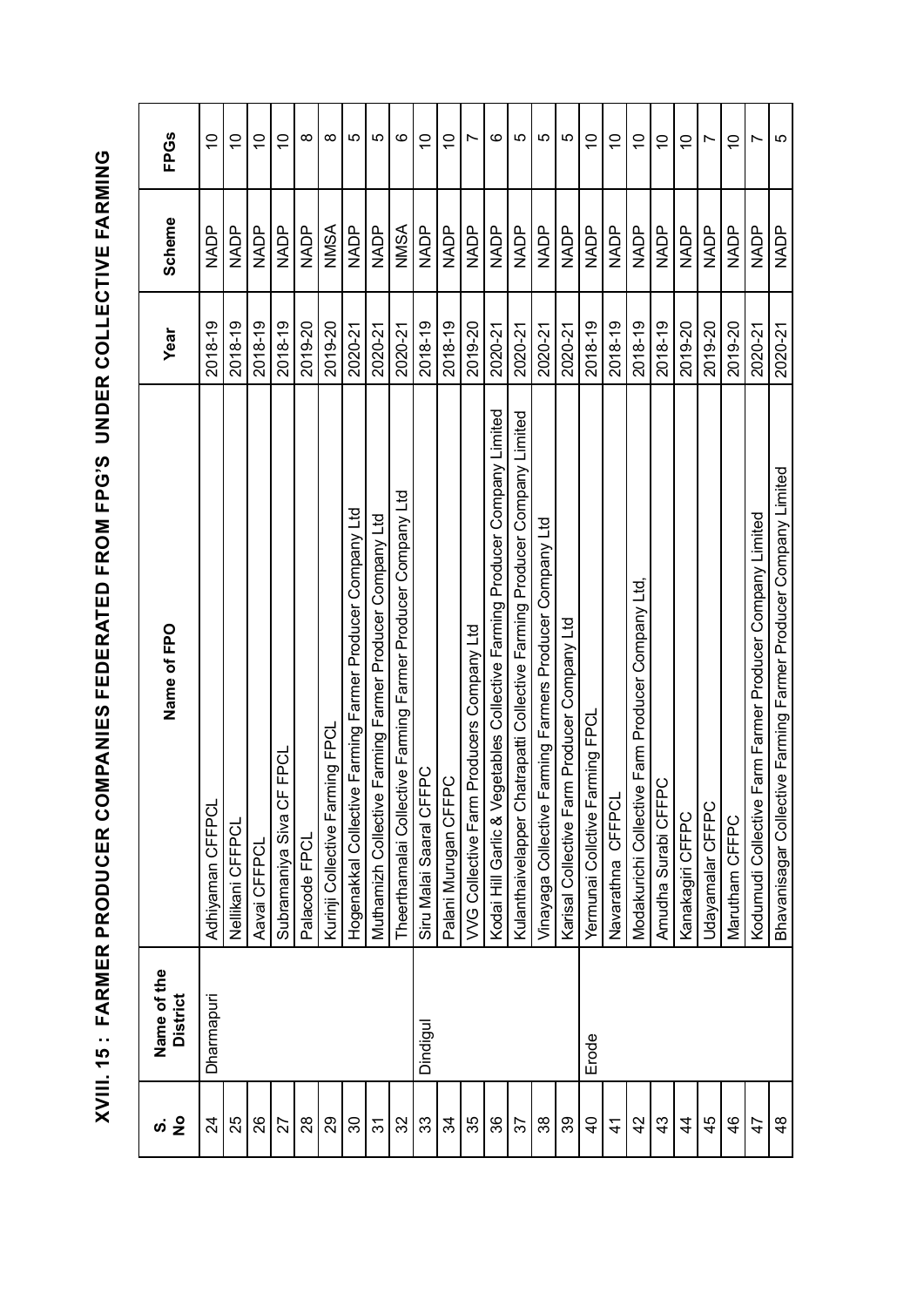| Name of the<br><b>District</b> | Name of FPO                                                                  | Year    | Scheme      | <b>FPGs</b>              |
|--------------------------------|------------------------------------------------------------------------------|---------|-------------|--------------------------|
| Kancheepuram                   | ಕ್ತ<br>Sri Ramanujar CFFP                                                    | 2018-19 | NADP        | $\overline{C}$           |
|                                | Uthirakanchi CFFPC                                                           | 2018-19 | NADP        | $\tilde{0}$              |
|                                | e Farmers Producer Company Ltd<br>Kundrathur Collectiv                       | 2020-21 | NADP        | 5                        |
| Kanyakumari                    | Kanyakumari Rubber Producer Company Ltd                                      | 2018-19 | NADP        | $\overline{C}$           |
|                                | lock Coconut Producer<br>Rajakkamangalam B<br>Company Ltd                    | 2018-19 | NADP        | $\overline{C}$           |
|                                | Killiyoor Collective Farming Farmer Producer Company Ltd                     | 2020-21 | <b>NADP</b> | LO                       |
|                                | Kappiyarai Collective Farming Farmer Producer Company Ltd                    | 2020-21 | <b>NADP</b> | ပ                        |
|                                | NTK CFFPCL                                                                   | 2018-19 | <b>NADP</b> | $\infty$                 |
|                                | lective Farming FPCL<br>Aravai Murungai Coll                                 | 2018-19 | NADP        | $\infty$                 |
|                                | Karuvai Kaveri CFFPC                                                         | 2018-19 | NMSA        | $\overline{\phantom{0}}$ |
|                                | Karur velaan CFPCL                                                           | 2019-20 | <b>NADP</b> | 4                        |
|                                | Kadavur CFPCL                                                                | 2019-20 | NMSA        | 4                        |
|                                | arming Farmers Producer Company Ltd<br>Sugavai Collective F                  | 2020-21 | <b>NADP</b> | 5                        |
|                                | Farming Farmer Producer Company Ltd<br>Nanbargal Collective                  | 2020-21 | NADP        | မာ                       |
|                                | Kelemangalam Vegetable CFFPCL                                                | 2018-19 | <b>NADP</b> | თ                        |
|                                | Mathur CFPCL                                                                 | 2019-20 | <b>NADP</b> | $\circ$                  |
|                                | ng Farmer Producer Company Ltd<br>Giri Collective Farmi                      | 2020-21 | NADP        | 5                        |
|                                | Veppanapalli Collective Farming Farmer Producer Company Ltd                  | 2020-21 | <b>NADP</b> | LO                       |
|                                | Shoolagiri Mint & Tomato Collective Farming Farmer Producer Company Ltd      | 2020-21 | NADP        | 5                        |
|                                | Farming Farmer Producer Company Ltd<br>Vivasayee Collective                  | 2020-21 | <b>NADP</b> | 5                        |
| Kallakurichi                   | <b>CEFPC</b><br>Kallakurichi district C                                      | 2019-20 | <b>NADP</b> | $\infty$                 |
|                                | Sankarapuram CFFPCL                                                          | 2018-19 | <b>NADP</b> | $\overline{C}$           |
|                                | Sri Lakshmi Narasimmar Collective Farming Farmer Producer Company<br>Limited | 2020-21 | NADP        | 5                        |
|                                | Chinnasalem Collective Farming Famer Producer Company Ltd                    | 2020-21 | <b>NADP</b> | 5                        |
|                                | Farming Farmer Producer Company Ltd<br>Tirukoilur Collective                 | 2020-21 | NADP        | တ                        |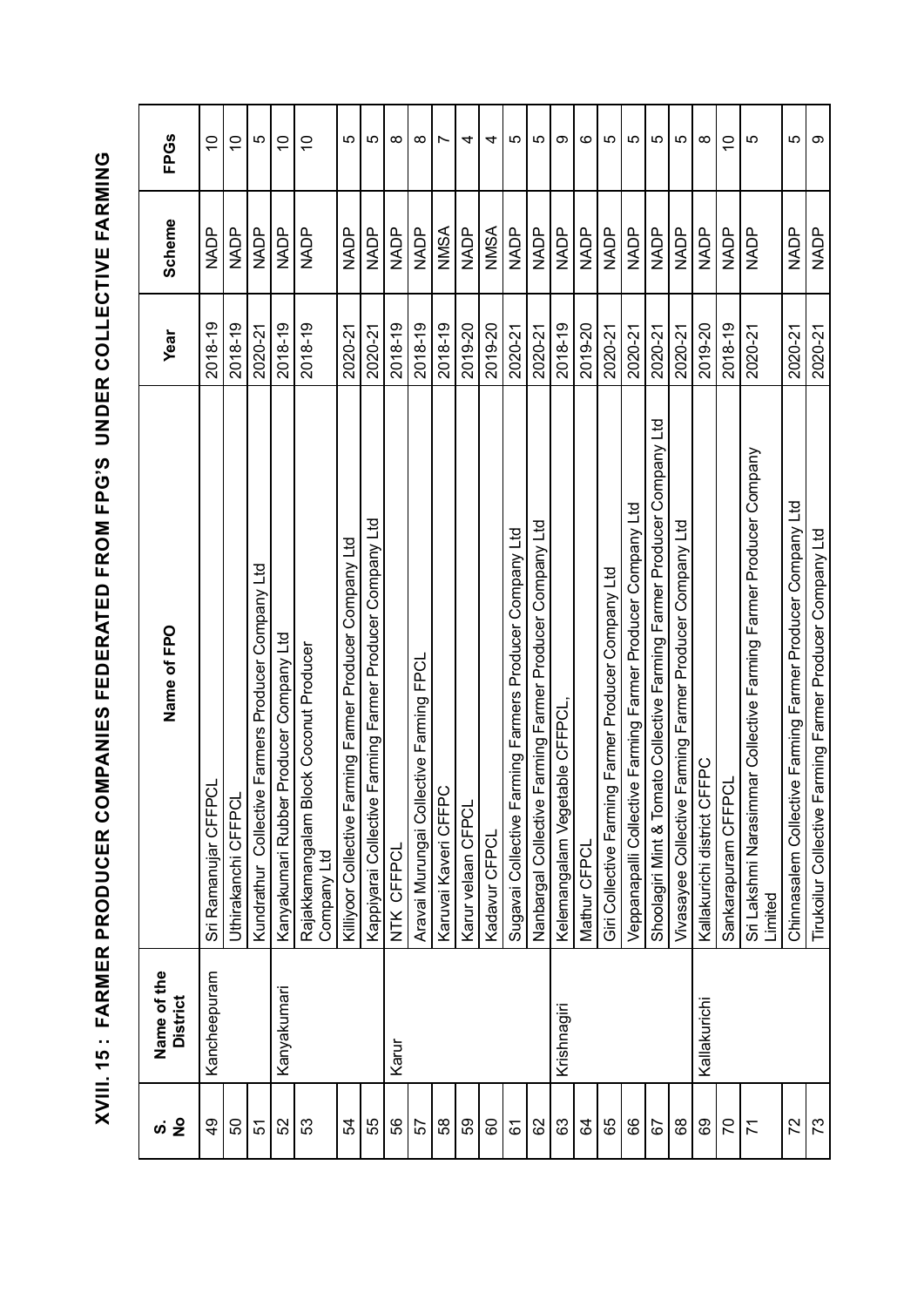| $\frac{1}{2}$<br><u>ທ່</u> | Name of the<br><b>District</b> | Name of FPO                                                    | Year    | Scheme      | <b>FPGs</b>    |
|----------------------------|--------------------------------|----------------------------------------------------------------|---------|-------------|----------------|
| 74                         | Madurai                        | ets and other Crops-FPCL<br>Alagar malayaan Mill               | 2018-19 | NADP        | $\overline{C}$ |
| 75                         |                                | TU AGRI HORTI CROPS FPCL<br>ALANGAI JALLIKAT                   | 2018-19 | NADP<br>Z   | $\overline{0}$ |
| 76                         |                                | Thangabhoomi-Millets & other Crops-FPCL                        | 2018-19 | <b>NADP</b> | $\overline{0}$ |
| 77                         |                                | T. Vadipatti Integrated Farming System FPC                     | 2019-20 |             | ∞              |
| 78                         |                                | Chellampatti CFFPC                                             | 2019-20 | <b>NADP</b> | $\overline{0}$ |
| 79                         |                                | Thirumangalam Agri&Horti CFFPC                                 | 2019-20 | NMSA        | $\overline{a}$ |
| 80                         |                                | ning Farmers Producer Company Ltd<br>Usilai Collective Farn    | 2020-21 | <b>NADP</b> | 5              |
| 81                         |                                | T. Kallupatti Collective Farming Farmers Producer Company Ltd  | 2020-21 | <b>NADP</b> | LO             |
| 82                         |                                | Farming Farmers Producer Company Ltd<br>Sathuragiri Collective | 2020-21 | <b>NADP</b> | ဖ              |
| 83                         | Mayiladuthurai                 | Mayiladuthurai Kamban CFFPC                                    | 2018-19 | <b>NADP</b> | $\overline{C}$ |
| \$                         |                                | Mayuranathar Collective Farming Producer Company Ltd           | 2020-21 | <b>NADP</b> | 5              |
| 85                         |                                | ollective Farming Producer Company Ltd<br>Chozhamandalam Co    | 2020-21 | NADP        | 5              |
| 86                         | Nagapattinam                   | Vennaru CF FPC Ltd                                             | 2019-20 | <b>NADP</b> | $\overline{C}$ |
| 87                         |                                | Nagai Collective Farming Producer Company Ltd                  | 2020-21 | <b>NADP</b> | $\overline{C}$ |
| 88                         |                                | Thirumaraikadu Collective Farming Producer Company Ltd         | 2020-21 | <b>NADP</b> | $\frac{1}{2}$  |
| 89                         | Namakkal                       | Farming FPCL<br>Rasipuram Collective                           | 2018-19 | NADP        | $\overline{C}$ |
| ဓ                          |                                | Vaanavil CFFPCL                                                | 2018-19 | <b>NADP</b> | $\overline{C}$ |
| $\overline{5}$             |                                | Kollimalai CFFPC                                               | 2018-19 | NADP        | $\overline{C}$ |
| 92                         |                                | Vetri CFFPC                                                    | 2019-20 | <b>NADP</b> | N              |
| 33                         |                                | CFFPC<br>Namakkal Anjaneya                                     | 2019-20 | <b>NADP</b> | N              |
| 3                          |                                | Farm Producer Company Limited<br>Winmeen Collective            | 2020-21 | NADP        | ဖ              |
| 95                         |                                | Vel Collective Farm Producer Company Ltd                       | 2020-21 | <b>NADP</b> | 5              |
| 96                         |                                | Farm Producer Company Ltd (NMSA)<br>Vennandur Collective       | 2020-21 | NSNN        | ယ              |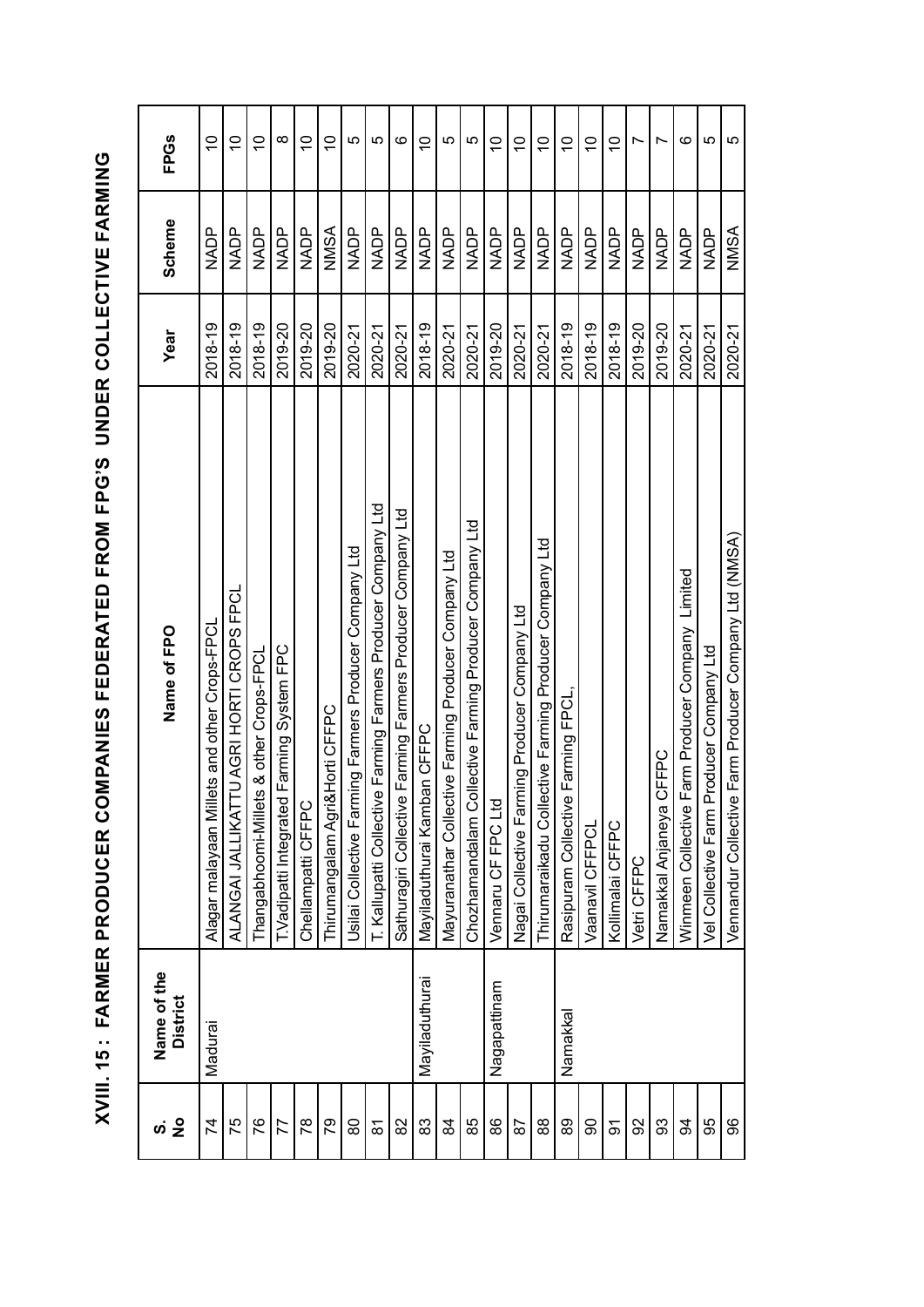| $\frac{1}{2}$<br><u>ທ່</u> | Name of the<br><b>District</b> | Name of FPO                                                            | Year    | Scheme      | <b>FPGs</b>    |
|----------------------------|--------------------------------|------------------------------------------------------------------------|---------|-------------|----------------|
| 50                         | The Nilgiris                   | Neelagiri CFFPCL                                                       | 2018-19 | NADP        | $\frac{6}{5}$  |
| 98                         |                                | Blue Mountain CFFPC                                                    | 2019-20 | <b>NADP</b> | $\infty$       |
| 8                          |                                | Kothagiri CFFPC                                                        | 2019-20 | <b>NADP</b> | $\tilde{a}$    |
| 100                        |                                | Pasuvanam Collective Farmer Producer Company Ltd                       | 2020-21 | <b>ROMN</b> | $\infty$       |
| 101                        |                                | Mudumalai Collective Farmer Producer Company Ltd                       | 2020-21 | <b>NADP</b> | $\mathcal{L}$  |
| 102                        | Perambalur                     | e Farming FPC Limited<br>Kurumbalur Collectiv                          | 2018-19 | NADP        |                |
| 103                        |                                | Veppanthattai CFFPCL                                                   | 2019-20 | NMSA        | r              |
| 104                        |                                | Veppur Collective Farmers Producer Company Limited                     | 2020-21 | <b>NADP</b> | ဖ              |
| 105                        |                                | Alathur Collective Farmer Producer Company Limited                     | 2020-21 | <b>NADP</b> | $\infty$       |
| 106                        | Pudukottai                     | Nakeerar Coconut CFFPCI                                                | 2018-19 | <b>NADP</b> | $\tilde{C}$    |
| 107                        |                                | arm Producer Company<br>Aranthai Collective F                          | 2018-19 | NADP        | $\overline{C}$ |
| 108                        |                                | anic CFPCL<br>Ponnamaravathy org                                       | 2019-20 | NADP        | $\overline{C}$ |
| 109                        |                                | Puthupunal CFFPC                                                       | 2019-20 | <b>NADP</b> | $\overline{C}$ |
| 110                        |                                | Nammazhvaar Collective Farmer Producer Company Ltd                     | 2020-21 | NADP        | 5              |
| 11                         |                                | llective Farm Producer Company Ltd<br>Sithagiri Organic Col            | 2020-21 | <b>NADP</b> | 5              |
| 112                        |                                | e Farm Producer Company Ltd<br>Nerkuppam Collectiv                     | 2020-21 | <b>ROMN</b> | ဖ              |
| 113                        | Ramanatha-                     | rmer Producer Company<br>Mudhuvai Millets Far                          | 2018-19 | <b>NADP</b> | $\overline{C}$ |
| 114                        | puram                          | PRODUCER COMPANY LTD<br>KAMUTHI FARMER                                 | 2018-19 | NADP        | $\infty$       |
| 115                        |                                | oconut FPC<br>Ramanathapuram C                                         | 2019-20 | NADP        | $\overline{C}$ |
| 116                        |                                | Paramakudi CFFPC                                                       | 2019-20 | <b>NADP</b> | $\overline{C}$ |
| 117                        |                                | erkalanjiyam Farmers Producer Company Ltd<br>Ramanathapuram N          | 2020-21 | NMSA        | $\overline{ }$ |
| 118                        |                                | Bogalur Collective Farming Farmers Producer Company Ltd                | 2020-21 | <b>NADP</b> | 5              |
| 119                        | Ranipet                        | ing producer company Ltd.,<br>Arcot collective farm                    | 2018-19 | NADP        | $\overline{C}$ |
| 120                        |                                | Sholinghur Shree Yoga Narashimmhar CFFPCL                              | 2018-19 | NADP        | $\overline{C}$ |
| $\frac{12}{1}$             |                                | ming Farmer Producer Company Limited<br>Nemili Collective Far          | 2020-21 | NADP        | $\overline{C}$ |
| 122                        |                                | Collective Farming Farmer Producer Company Limited<br>Akshaya marutham | 2020-21 | <b>NADP</b> | $\infty$       |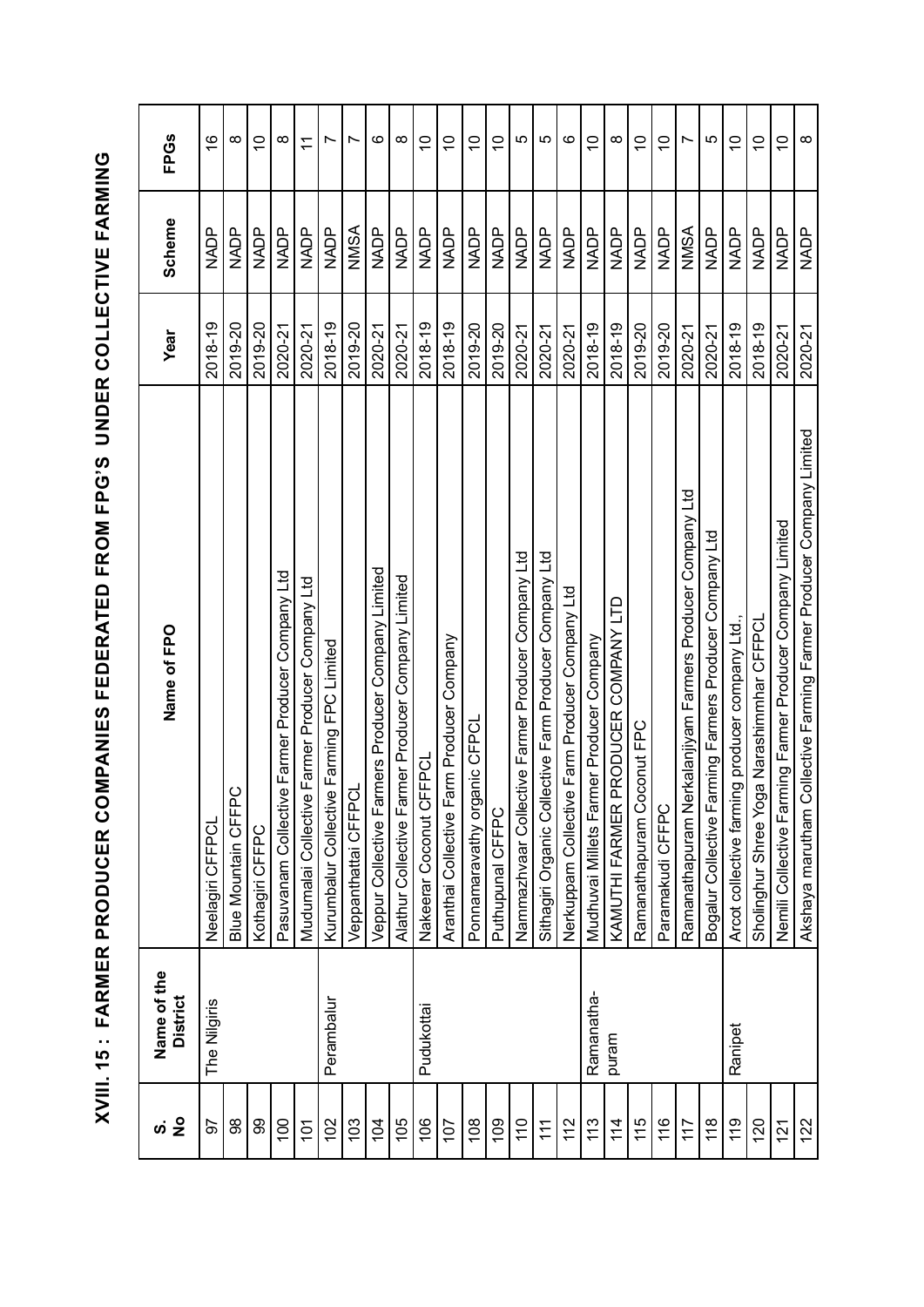| $\frac{1}{2}$<br>ທ່ | Name of the<br><b>District</b> | Name of FPO                                                           | Year    | <b>Scheme</b> | <b>FPGs</b>    |
|---------------------|--------------------------------|-----------------------------------------------------------------------|---------|---------------|----------------|
| 123                 | Salem                          | ರ<br>Elam Thendral CFFP                                               | 2018-19 | NADP          | $\infty$       |
| 124                 |                                | rm Producer Company Ltd,<br>Sailam Collective Fa                      | 2018-19 | <b>NADP</b>   | $\infty$       |
| 125                 |                                | i<br>S<br>Sri Sangamithra CFF                                         | 2018-19 | MSNN          | $\tilde{=}$    |
| 126                 |                                | Mecheri Sree Badrakaliamman CFPCL                                     | 2019-20 | NADP          | $\overline{4}$ |
| 127                 |                                | Thangatharagai FPO                                                    | 2019-20 | <b>NADP</b>   | $\infty$       |
| 128                 |                                | Collective Farm Farmers Producer Company Limited<br>Chithambareswarar | 2020-21 | <b>NADP</b>   | ဖ              |
| 129                 |                                | Annai Kaveri Collective Farmers Producer Company Limited              | 2020-21 | <b>NADP</b>   | $\overline{C}$ |
| 130                 |                                | e Farm Producer Company Ltd<br>Sree Jayam Collectiv                   | 2020-21 | NADP          | $\overline{C}$ |
| 131                 | Sivagangai                     | <b>CFFPCL</b><br>Shri Kalatthi Ayyanar                                | 2018-19 | <b>NADP</b>   | $\overline{C}$ |
| 132                 |                                | Sri karpaga Vinayaga CFFPCL                                           | 2018-19 | NADP          | $\overline{C}$ |
| 133                 |                                | Neelavaanam CFPCI                                                     | 2019-20 | <b>NADP</b>   | $\overline{C}$ |
| 134                 |                                | rar CFPCL<br>Sri Swarnakaleeswa                                       | 2019-20 | <b>NADP</b>   | $\overline{C}$ |
| 135                 |                                | agar Collective Farm Producer Company Limited<br>Sree Avudaiya Vinay  | 2020-21 | NADP<br>Z     | $\overline{C}$ |
| 136                 |                                | e Farm Farmers Producer Company Ltd<br>YAAZHNILA Collectiv            | 2020-21 | <b>NADP</b>   | $\overline{C}$ |
| 137                 |                                | lective Farm Farmers Producer Company Ltd<br>Uzhavar Nanban Col       | 2020-21 | <b>NADP</b>   | $\overline{C}$ |
| 138                 | Thanjavur                      | Pattukottai CFFPCL                                                    | 2018-19 | <b>NADP</b>   | $\overline{C}$ |
| 139                 |                                | Peravurani Marutham CFFPCL                                            | 2018-19 | NADP          | တ              |
| $\frac{40}{5}$      |                                | Nerkalanjiam CFFPCL,                                                  | 2018-19 | NADP<br>Z     | $\overline{0}$ |
| $\frac{4}{1}$       |                                | Thanjavur CFFPC,                                                      | 2018-19 | <b>NADP</b>   | $\overline{C}$ |
| 142                 |                                | New Delta FPC                                                         | 2019-20 | <b>NADP</b>   | $\overline{C}$ |
| 143                 |                                | Farming Producer Company Ltd<br>Thirunadu Collective                  | 2020-21 | <b>NADP</b>   | တ              |
| 14                  |                                | Collective Farming Producer Company Ltd<br>Kumbakonam Delta           | 2020-21 | NADP          | $\overline{ }$ |
| 145                 |                                | Peravurani Ponni CFFPCL                                               | 2020-21 | NADP          | တ              |
| 146                 |                                | Nanthi Collective Farming Producer Company Ltd                        | 2020-21 | <b>NADP</b>   | တ              |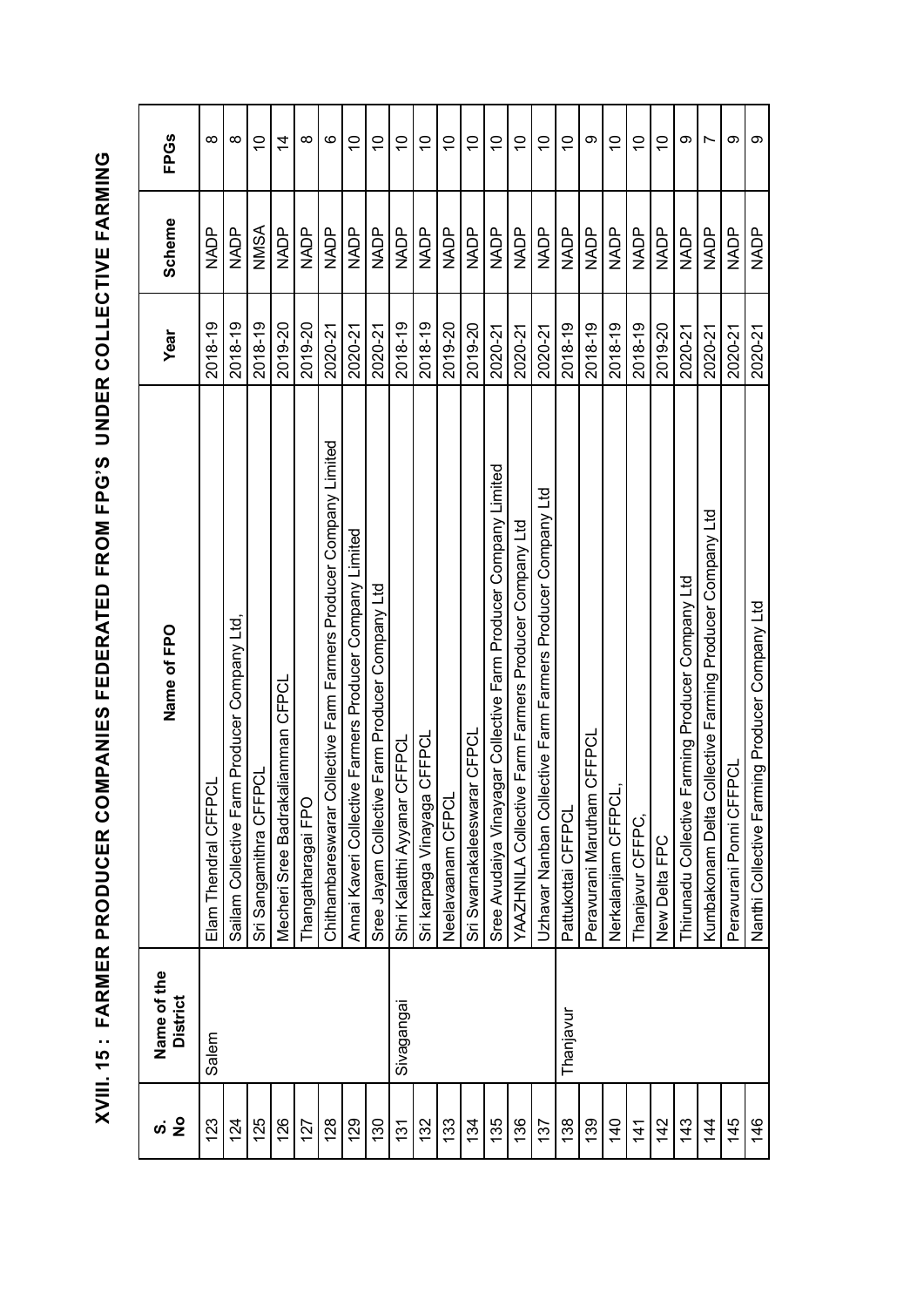| $\frac{1}{2}$<br>ທ່ | Name of the<br><b>District</b> | Name of FPO                                                      | Year    | <b>Scheme</b> | <b>FPGs</b>    |
|---------------------|--------------------------------|------------------------------------------------------------------|---------|---------------|----------------|
| 147                 | Theni                          | Penny Cuick CFFPCI                                               | 2018-19 | NADP<br>Z     | $\tilde{a}$    |
| 148                 |                                | Thayagam CFFPCL,                                                 | 2018-19 | <b>NADP</b>   | $\overline{0}$ |
| 149                 |                                | Meghamalai CFPCL                                                 | 2019-20 | <b>NADP</b>   | ග              |
| 150                 |                                | Tamil Solai Collective Farmer Producer Company Limited           | 2020-21 | <b>NADP</b>   | LO             |
| 151                 |                                | Kamathenu Collective Farming Producer Company Ltd                | 2020-21 | NADP          | 5              |
| 152                 | Tiruvarur                      | Mannargudi Rajagopalaswamy CF FPC,                               | 2018-19 | <b>NADP</b>   | $\overline{C}$ |
| 153                 |                                | Farms Producer Company,<br>Kudavasal Collective                  | 2018-19 | <b>NADP</b>   | $\overline{0}$ |
| 154                 |                                | Needamangalam CFFPC                                              | 2019-20 | NADP          |                |
| 155                 |                                | Thiruthuraipoondi Collective Farming Producer Company Limited    | 2020-21 | NADP          | ග              |
| 156                 |                                | Arooran Collective Farmings Producer Company LTd                 | 2020-21 | <b>NADP</b>   | ဖ              |
| 157                 | Tirunelveli                    | Farming Farmer Producer Company Ltd<br>Agathiyar Collective      | 2020-21 | NADP          | LO             |
| 158                 |                                | Manur Marutham Collective Farming Farmer Producer Company Ltd    | 2020-21 | <b>NADP</b>   | 5              |
| 159                 | Tenkasi                        | Namakku Naam Collective Farming FPCI                             | 2018-19 | NADP          | $\overline{0}$ |
| 160                 |                                | Pothigai Saral CFFPCL                                            | 2018-19 | <b>NADP</b>   | $\overline{0}$ |
| 161                 |                                | Mazhaisaral Organic Fresh CFFPC                                  | 2019-20 | <b>NADP</b>   | $\overline{C}$ |
| 162                 |                                | Amirtham Hi Tech Collective Farming Farmers Producer Company Ltd | 2020-21 | <b>NADP</b>   | 5              |
| 163                 |                                | Thenpothigai Collective Farming Farmer Producer Company Ltd      | 2020-21 | <b>NADP</b>   | 5              |
| 164                 | Tiruppur                       | APTP Collective Farming FPCL                                     | 2018-19 | NSANSA        | $\overline{0}$ |
| 165                 |                                | Panchalinga Aruvi Collective Farming FPCL                        | 2018-19 | <b>NADP</b>   | $\overline{C}$ |
| 166                 |                                | Avinashi CFFPC                                                   | 2019-20 | <b>NADP</b>   | ↖              |
| 167                 |                                | Er Uzhavan Collective Farmer Producer Company Limited            | 2020-21 | NADP          | LO             |
| 168                 |                                | Karmegam Collective Farmers Producer Company Ltd                 | 2020-21 | NADP          | 5              |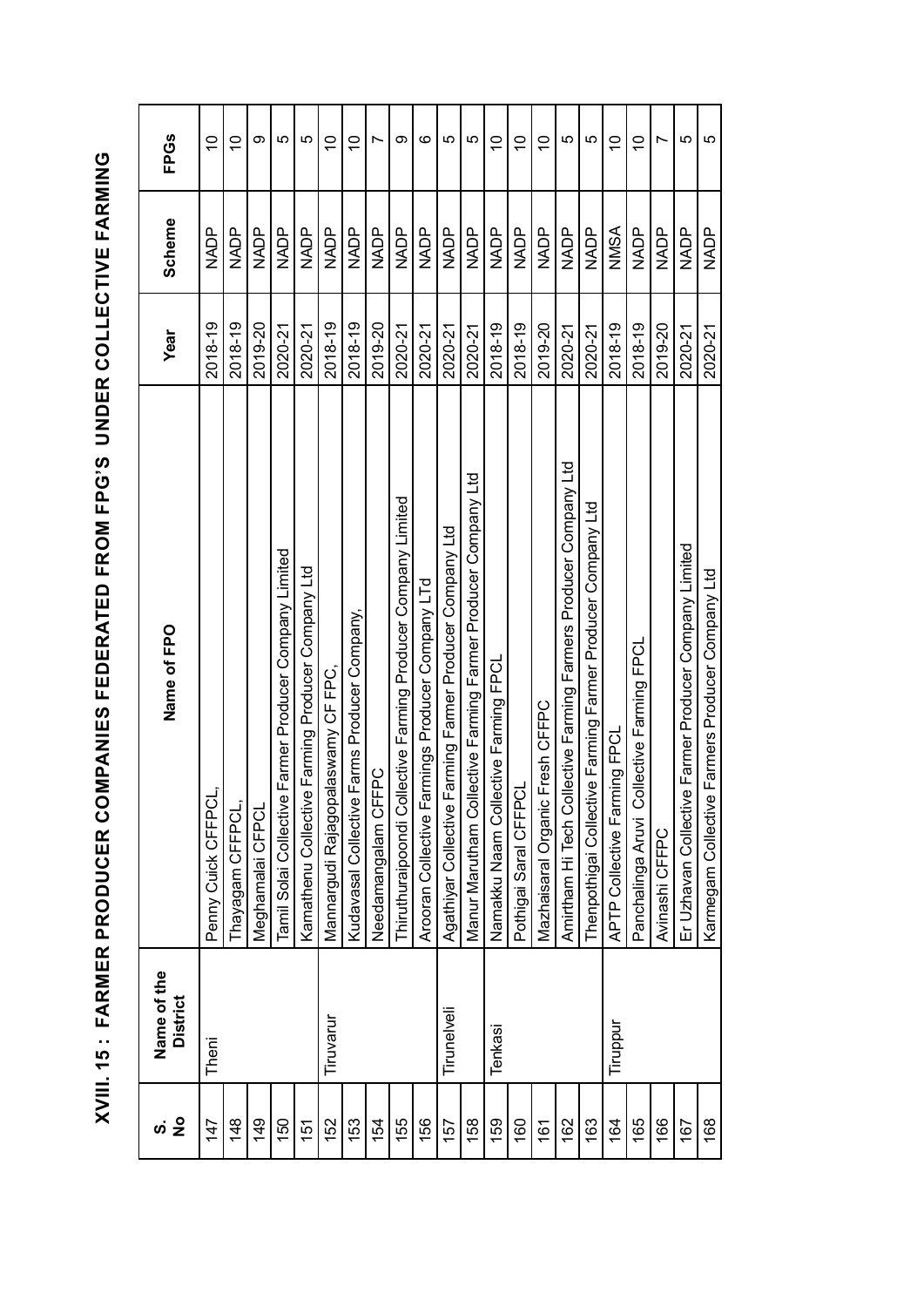| $\tilde{\mathbf{z}}$<br>ທ່ | Name of the<br>District | Name of FPO                                                          | Year    | Scheme      | <b>FPGs</b>               |
|----------------------------|-------------------------|----------------------------------------------------------------------|---------|-------------|---------------------------|
| 169                        | Tiruvallur              | Kosasthalai CFFPC                                                    | 2018-19 | NADP        | $\overline{C}$            |
| 170                        |                         | $\circ$<br>Rathinasabhai CFFP                                        | 2018-19 | <b>NADP</b> | $\overline{C}$            |
| 171                        |                         | Thiruthani CFFPCL                                                    | 2018-19 | NADP        | $\overline{C}$            |
| 172                        |                         | Vanmugil CFFPC                                                       | 2018-19 | <b>NADP</b> | $\overline{C}$            |
| 173                        |                         | Araniyaru CFFPCL                                                     | 2019-20 | <b>NADP</b> | $\overline{C}$            |
| 174                        |                         | Sri Veeraragavar CFFPCL                                              | 2019-20 | NADP        | $\overline{C}$            |
| 175                        |                         | Minjur Collective Farming Farmers Producer Company Ltd               | 2020-21 | <b>NADP</b> | 5                         |
| 176                        |                         | Poondi Dam Collective Farming Farmers Producer Company Ltd           | 2020-21 | <b>NADP</b> | 5                         |
| 177                        | Tiruvannamalai          | Farming FPCL<br>Anakkavur Collective                                 | 2018-19 | <b>NADP</b> | ω                         |
| 178                        |                         | Chetpet CFFPCL                                                       | 2018-19 | <b>NADP</b> | $\widetilde{\phantom{a}}$ |
| 179                        |                         | ರ<br>Thurinjapuram CFFP                                              | 2018-19 | NADP        | $\overline{C}$            |
| 180                        |                         | Sri Renugambal CFPCL                                                 | 2019-20 | NMSA        | $\overline{C}$            |
| 181                        |                         | Chengam CFPCL                                                        | 2019-20 | <b>NADP</b> | 5                         |
| 182                        |                         | Arni Collective Farming Farmer Producer Company Limited              | 2020-21 |             | ပ                         |
| 183                        |                         | Kilpennathur Collective Farming Farmer Producer Company Limited      | 2020-21 | <b>NADP</b> | LO.                       |
| 184                        |                         | Kalasapakkam Collective Farmer Producer Company Limited              | 2020-21 | NADP<br>Z   | 5                         |
| 185                        |                         | Vembakkam Collective Farming Farmer Producer Company Limited         | 2020-21 | NADP        | 5                         |
| 186                        | Trichy                  | Tiruchirapalli Malaikottai Collective FPC Limited,                   | 2018-19 | <b>NADP</b> | တ                         |
| 187                        |                         | Tiruchirapalli Horticultural Collective FPC Limited,                 | 2018-19 | <b>NADP</b> | $\infty$                  |
| 188                        |                         | Vasantham CFFPC                                                      | 2019-20 | <b>NADP</b> | LO                        |
| 189                        |                         | Farming Farmer Producer Company Ltd<br>Manaparai Collective          | 2020-21 | <b>NADP</b> | 5                         |
| 190                        |                         | lective Farming Farmer Producer Company Ltd<br>Lalgudi Thendral Coll | 2020-21 | <b>NADP</b> | LO.                       |
| 191                        |                         | Marungapuri Collective Farming Farmer Producer Company Ltd           | 2020-21 | <b>NADP</b> | 5                         |